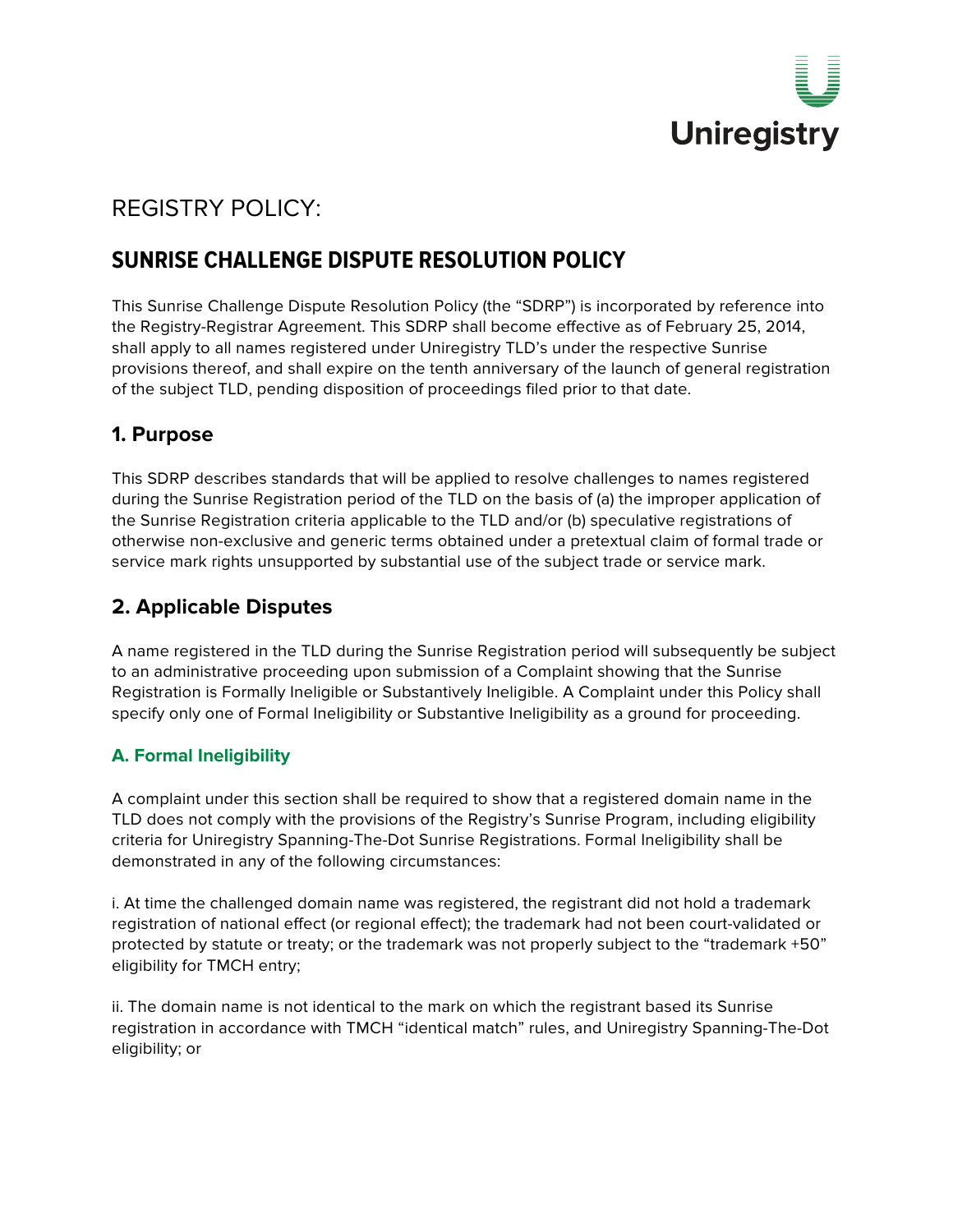

## **B. Substantive Ineligibility**

i. Token use or Non-use: The trademark registration on which the domain name registrant based its Sunrise registration is not the subject of actual and substantial use in commerce in the issuing jurisdiction on which the TMCH entry is based, or has been unused in such jurisdiction for a sufficient period to constitute abandonment thereof in such jurisdiction; or

ii. Pretextual Sunrise Registration: The domain name is otherwise a non-exclusive and generically applicable term having a primary meaning in relation to goods or services other than those for which the trade or service mark was obtained; and the domain name is not used or under demonstrable preparation for use, or held to prevent infringing use, by the registrant in connection with the goods and/or services on which the subject trademark registration is based. The following circumstances in particular shall, without limitation, constitute evidence of Pretextual Sunrise Registration:

(a) The registrant's use, licensing or offer of licensing of use of the domain name for the primary purpose of exploiting such non-trademark primary meaning; or

(b) Circumstances indicating a pattern by the Registrant or in concert with others, of Sunrise Registrations based on formal claims of trade or service mark rights in alleged marks which are otherwise non-exclusive and generically applicable terms having a primary meaning in relation to goods or services other than those for which the trade or service mark was obtained; and

(c) As an aggravating factor in connection with any of the circumstances above, whether the term in question is particularly generically applicable in connection with the TLD in which the Sunrise Registration was made.

## **3. Remedies**

The remedies available to a complainant for a proceeding under this SDRP shall be:

#### **A. Formal Ineligibility**

If the Evaluator finds that the Sunrise Registration was Formally Ineligible, the sole remedy shall be cancellation of the registration and return of the cancelled domain name to the pool of names available for registration in the TLD.

#### **B. Substantive Ineligibility**

If the Evaluator finds that the Sunrise Registration was Substantively Ineligible, the domain name will be (a) suspended for the remaining term of registration, (b) cancelled and returned to the pool of names available for registration in the TLD, or (c) reserved by the Registry and subsequently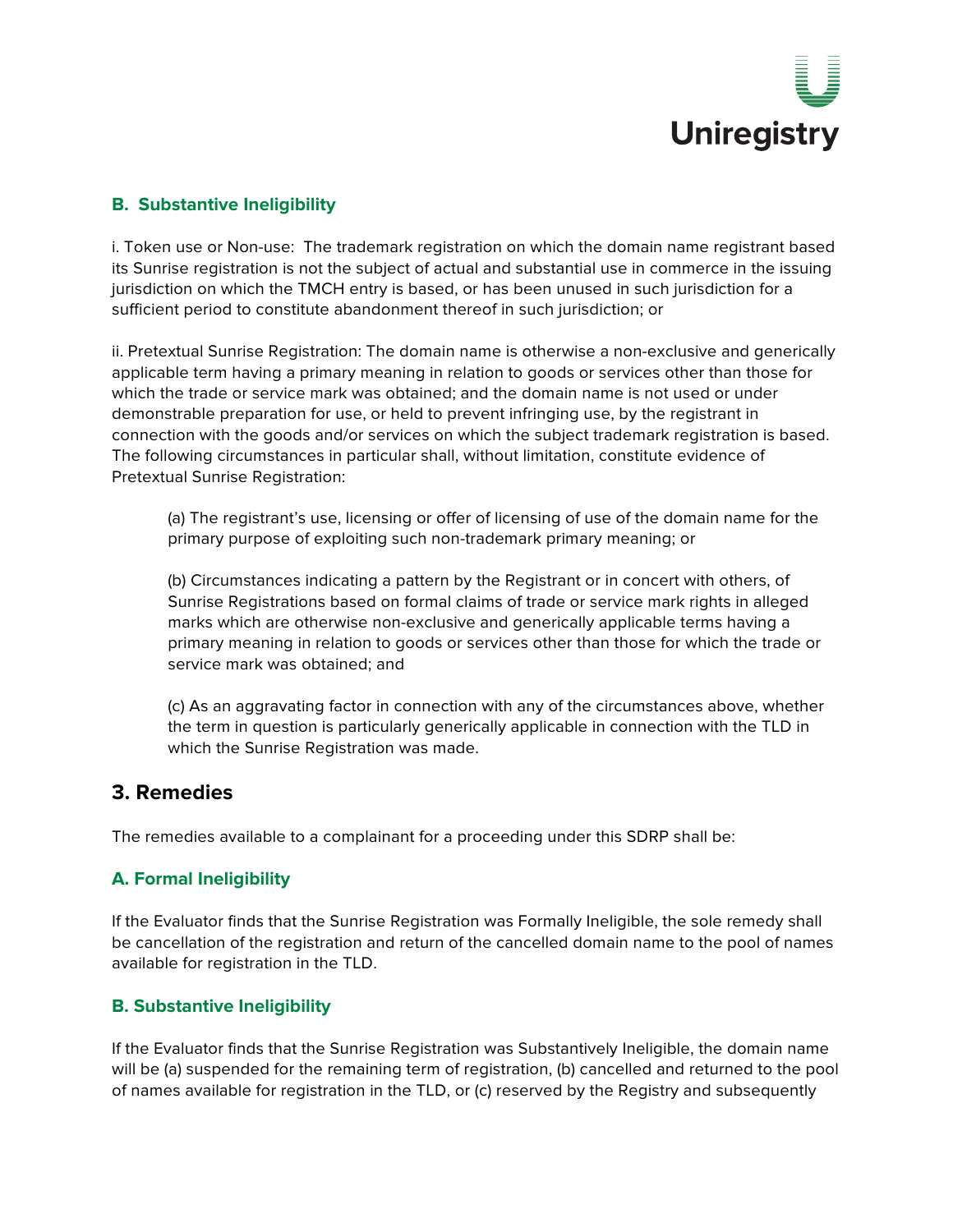

made available for registration under such terms as the Registry may determine, in the discretion of the Registry, including on a first-refusal basis to the party filing the Complaint.

# **4. Procedure**

## **A. The Complaint**

A Complaint under this SDRP shall be submitted to the Registry, and shall identify whether it is based on Formal Ineligibility or Substantive Ineligibility. Submission instructions can be found on the Uniregistry website at http://www.Uniregistry.com/policies. The Registry will, within one business day of receipt of the Complaint, transmit a copy to the Registrant. In the instance of a Complaint initiated by the Registry, a copy of the Complaint will be sent directly to the Registrant.

In the case of Formal Ineligibility, the Registry will conduct an initial review of the Complaint and the applicable Sunrise Registration application to determine whether the challenged Sunrise Registration was subject to technical error(s) in processing the Sunrise Registration application. In the event the Registry determines the Sunrise Registration to be the result of a technical error(s), the Registry will notify the Registrant, remedy the error, and the proceeding will terminate.

The Complaint shall be limited to 1000 words and no more than five annexes constituting no more than 50 pages in total, and shall specify by particular reference to the paragraphs of this SDRP the basis for the Complaint. In the event the Complainant believes it requires a greater word, annex, or page limit, the Complainant may request, in the Complaint, leave to file additional material. No additional material may be filed or will be considered without grant of such leave by the Evaluator.

The Complaint shall particularly identify a factual basis for a reasonable belief for each of the allegations therein. Mere lack of knowledge or conclusory allegations shall not constitute a reasonable belief, in the absence of evidence of due diligence to support the allegations of the Complaint.

The Complaint shall contain the following certification: "Complainant agrees that its claims and remedies concerning the registration of the domain name, the dispute, or the dispute's resolution shall be solely against the Respondent and waives all such claims and remedies against (a) the Evaluator, (b) the registrar, (c) Uniregistry, its directors, officers, employees, affiliates and agents, and (d) ICANN as well as their directors, officers, employees and agents. Complainant certifies that the information contained in this complaint is to the best of Complainant's knowledge complete and accurate, that this complaint is not being presented for any improper purpose, such as to harass, and that the assertions in this complaint are warranted under this Policy and under applicable law, as it now exists or as it may be extended by a good faith and reasonable argument."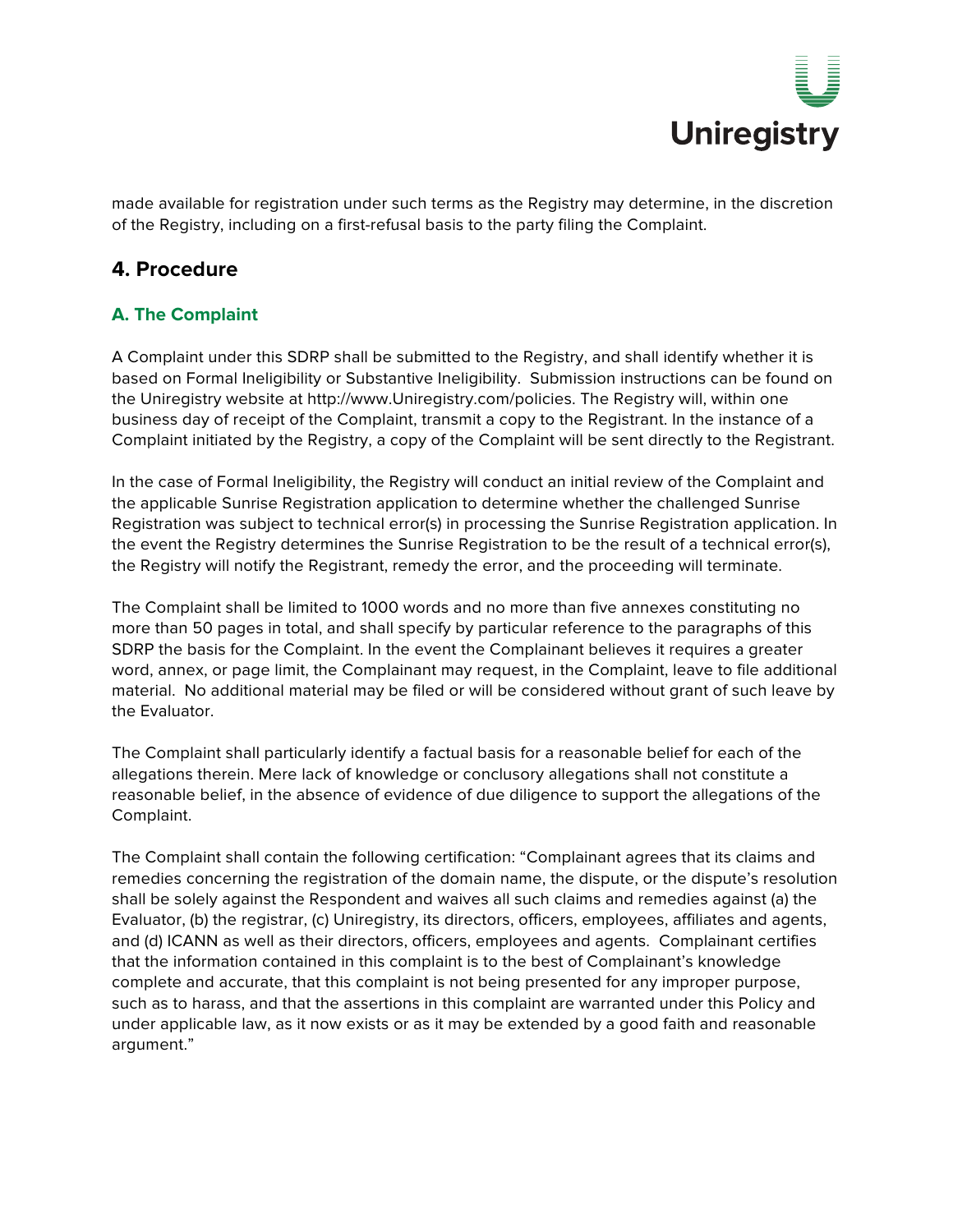

### **B. The Response**

A Response under this SDRP may be submitted to the Registry within 30 days of notification to the Respondent of the Complaint. The Response shall be limited to 1000 words and no more than five annexes constituting no more than 50 pages in total, and may dispute the allegations of the Complaint as appropriate. In the event the Registrant believes it requires a greater word, annex, or page limit, the Registrant may request, in the Response, leave to file additional material. In the event the Respondent believes it requires a greater word, annex, or page limit, the Complainant may request leave to file additional material.

Absence of a Response shall not constitute an admission by the Registrant as to any allegation of the Complaint.

The Response shall include the following certification: "Respondent agrees that its claims and remedies concerning the registration of the domain name, the dispute, or the dispute's resolution shall be solely against the Complainant and waives all such claims and remedies against (a) the Evaluator, (b) the registrar, (c) Uniregistry, its directors, officers, employees, affiliates and agents, and (d) ICANN as well as their directors, officers, employees and agents. Respondent certifies that the information contained in this response is to the best of Respondent's knowledge complete and accurate and that the assertions in this response are warranted under this Policy and under applicable law, as it now exists or as it may be extended by a good faith and reasonable argument."

#### **C. Invitation to Proceed**

Within ten business days of the deadline for the Response, the Complainant will be asked whether it desires to proceed with the Proceeding, whereupon the Complainant shall pay a fee of US \$700.

## **D. Referral To Evaluator**

All Complaints alleging Formal Ineligibility, which are not determined to be the result of technical error, and all Complaints alleging Substantive Ineligibility shall be referred by the Registry to an Evaluator. The Evaluator shall be one of:

(i) A licensed attorney with at least ten years experience in intellectual property law including: either the conduct of at least 100 domain name dispute proceedings under ICANN or ccTLD domain name dispute resolution policies or a panelist listed by an accredited ICANN UDRP provider, and who has agreed to decide disputes under this SDRP Policy at a total cost of no more than US \$500.

(ii) A dispute resolution provider organization maintaining a roster of evaluators possessing the qualifications noted in subsection (i), and who has agreed to decide disputes under this SDRP Policy at a total cost of no more than US \$500.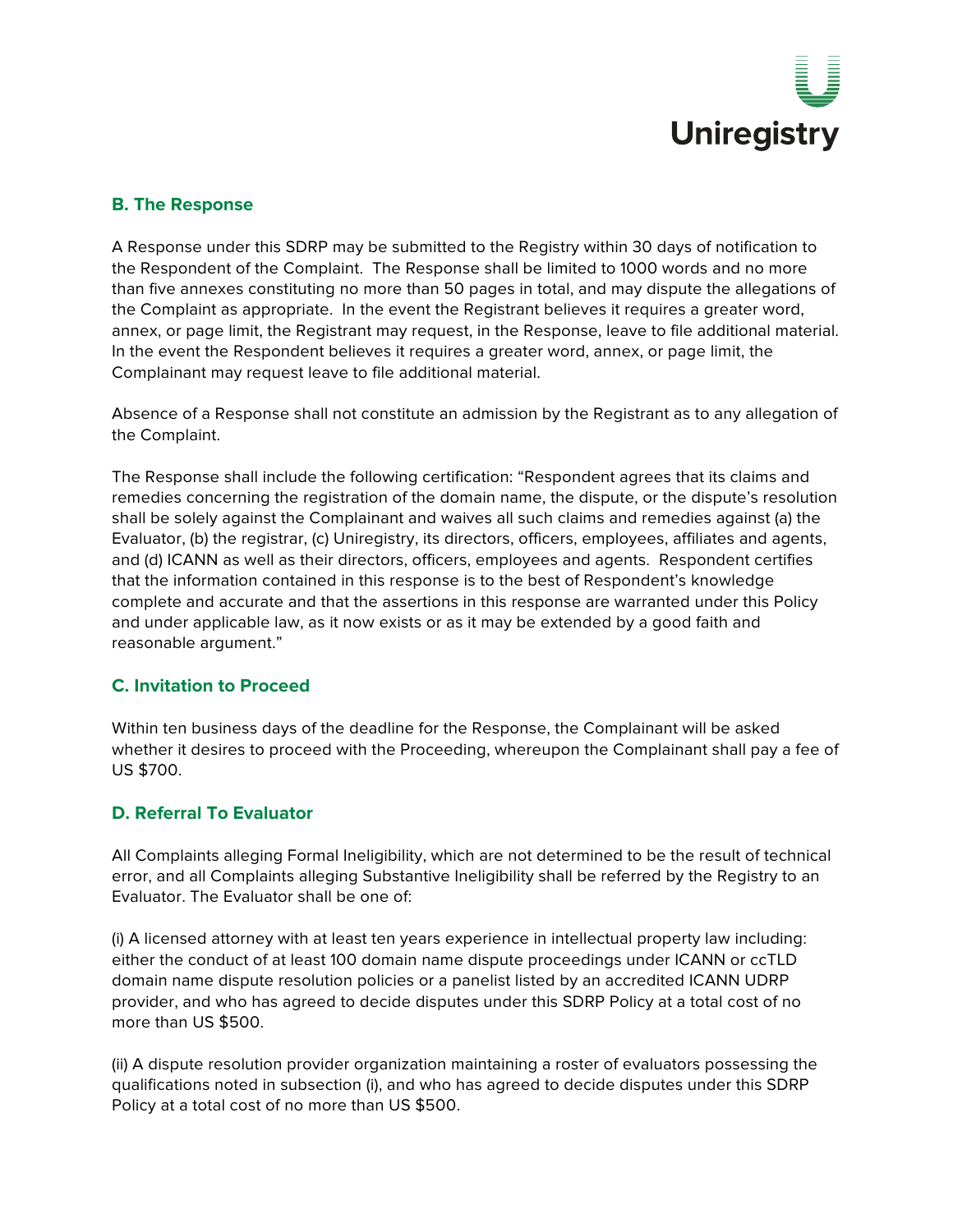

### **E. Conduct of Proceeding / Decision**

The Evaluator shall (a) consider the Complaint and Response, if any, (b) grant leave to file additional materials or request such materials within such time limits as the Evaluator deems appropriate, and (c) issue a decision stating whether, by reference to this SDRP Policy and such principles of law the Evaluator deems appropriate, whether the Sunrise Registration is ineligible. In all instances, the burden of proof shall be on the Complainant, and the Evaluator shall further state whether the Complaint is frivolous, or has not been submitted upon appropriate due diligence set forth in Paragraph 4.A. hereof.

The Evaluator will, in the absence of extenuating circumstances, submit its decision to the Registry within 15 business days of the Evaluator's receipt of the Complaint, Response, or any additional materials. The Registry shall subsequently transmit the Evaluator's decision to the parties.

### **F. Maintenance of Status Quo / Implementation**

Any domain names in the TLD involved in a SDRP proceeding will be locked against transfer to another domain name holder or another registrar during the course of a proceeding. The Registry will implement the decision after 10 business days, in the absence of notice to the Registry of an action filed by the Complainant or the Respondent in the jurisdiction of (a) the Registry, (b) the Registrant, or (b) the stated jurisdiction of the registration agreement, whereupon implementation of the Decision will be determined by the relevant litigation provisions of the Uniform Domain Name Dispute Resolution Policy.

#### **G. Frivolous Filings**

Upon the occurrence of three Decisions in respect of a Complainant, Complainant's counsel, or Complainant's counsel's firm, having been found to be frivolous, or otherwise not been submitted upon appropriate due diligence, such Complainant, Complainant's counsel and Complainant's counsel's firm shall be barred from further filings under this SDRP.

# **5. Effect of Other Proceedings**

The administrative proceeding under the SDRP shall not prevent either party from submitting a dispute concerning the domain name in the TLD to concurrent administrative proceedings or to a court of competent jurisdiction for independent resolution during a pending SDRP administrative proceeding or after such proceeding is concluded. Upon notice of such other proceeding, the SDRP proceeding will be terminated (in the sole discretion of the Evaluator as to the competence of such jurisdiction) in deference to the outcome of such other proceeding.